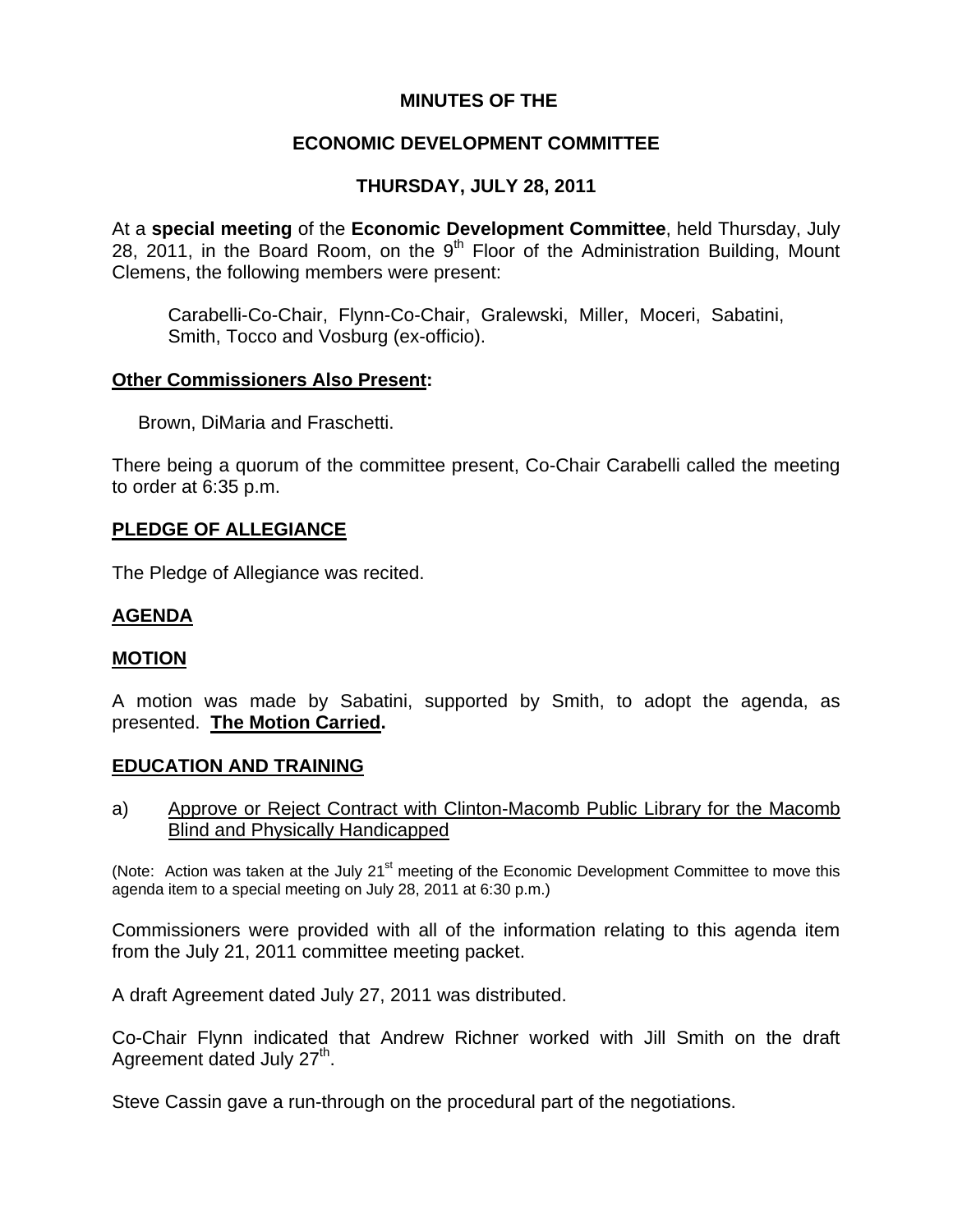Jill Smith went over the revisions that were included in the draft Agreement dated July  $27<sup>th</sup>$ .

Co-Chair Flynn asked if the funds received from the federal and state government that will be transferred over to the Clinton-Macomb Public Library (CMPL) will be strictly used for the Macomb Blind and Physically Handicapped. Jill Smith replied, correct.

## **COMMITTEE RECOMMENDATION – MOTION**

A MOTION WAS MADE BY SMITH, SUPPORTED BY GRALEWSKI, TO RECOMMEND THAT THE BOARD OF COMMISSIONERS APPROVE THE CONTRACT WITH CLINTON-MACOMB PUBLIC LIBRARY FOR MACOMB BLIND AND PHYSICALLY HANDICAPPED. FURTHER, A COPY OF THIS BOARD OF COMMISSIONERS' ACTION IS DIRECTED TO BE DELIVERED FORTHWITH TO THE OFFICE OF THE COUNTY EXECUTIVE.

Commissioner Smith inquired as to who will monitor the money. Jill Smith said that there is a reporting requirement in the Agreement that CMPL will report back to the County; and the federal and state government also monitor it.

Commissioner Moceri inquired about paragraph 4, **Startup Costs**. Jill Smith said the itemized list was inadvertently not attached to the Agreement. She will provide it to her.

Commissioner Gralewski inquired about paragraph 3, **Consideration**. He asked what the consideration numbers encompass. Steve Cassin indicated that there was a memo prepared by the library director that detailed those costs.

Commissioner Gralewski inquired if four employees will be laid off. Steve Cassin believed three will be laid off and one position is vacant. Commissioner Gralewski asked if they are laid off, would unemployment be paid by the County. Jill Smith replied, yes.

Commissioner Sabatini inquired about paragraph 2, **Term**. He thought the term should be for five years with a five year option. Steve Cassin explained why CMPL would not take less than 10 years.

Commissioner Sabatini inquired about paragraph 6, **MLBPH State Aid**. Steve Cassin said the library director is confident the \$40,000 figure will stay.

Commissioner Sabatini inquired about paragraph 7, **Appropriation of Funds**. He felt there should be a quarterly report given to the Board. Steve Cassin said he had no problem in asking for a quarterly report.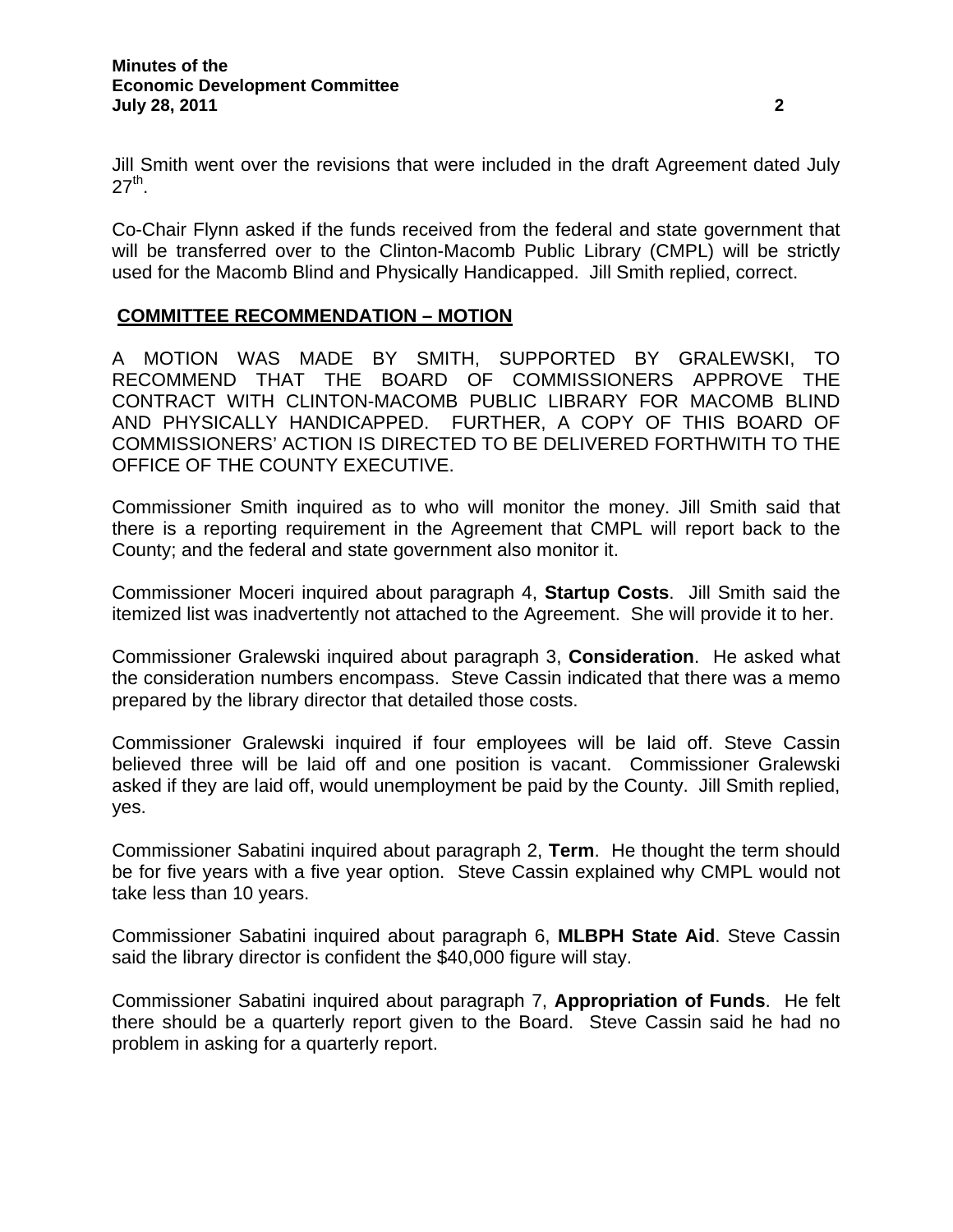### **AMENDMENT**

A MOTION WAS MADE BY SABATINI, SUPPORTED BY GRALEWSKI, TO ADD THE FOLLOWING LANGUAGE TO THE MOTION: "THE FUNDS APPROPRIATED TO THE LIBRARY FOR THE BLIND WOULD BE IN A SPECIFIC FUND DESIGNATED FOR THAT PURPOSE AND ALL REPORTING OF EXPENDITURE OF FUNDS WOULD BE SUBMITTED BACK QUARTERLY TO THE FINANCE COMMITTEE. "

Commissioner Smith inquired as to who would receive the quarterly reporting; the Finance Department or Finance Committee. Pete Provenzano thought when Steve Cassin receives the report, the Executive's Office could forward it to the Board on a regular basis. He felt it should be kept separately from the quarterly reports of the County, because the money is very separate.

Jill Smith indicated that library funds are not county funds; the MLBPH is not a county department, per se. They have reporting requirements and agreed to provide those reports to the County.

Commissioner Miller was not in favor of the amendment.

Co-Chair Carabelli called for a vote on the **amendment** and **THE MOTION CARRIED WITH MILLER, MOCERI, SMITH AND TOCCO VOTING "NO."** 

Co-Chair Carabelli called for a vote on the **main motion, as amended,** and **THE MOTION CARRIED.**

The motion that was forwarded to the Full Board reads as follows:

#### **COMMITTEE RECOMMENDATION – MOTION**

A MOTION WAS MADE BY SMITH, SUPPORTED BY GRALEWSKI, TO RECOMMEND THAT THE BOARD OF COMMISSIONERS APPROVE THE CONTRACT WITH CLINTON-MACOMB PUBLIC LIBRARY FOR MACOMB BLIND AND PHYSICALLY HANDICAPPED. FURTHER, THE FUNDS APPROPRIATED TO THE LIBRARY FOR THE BLIND WOULD BE IN A SPECIFIC FUND DESIGNATED FOR THAT PURPOSE AND ALL REPORTING OF EXPENDITURE OF FUNDS WOULD BE SUBMITTED BACK QUARTERLY TO THE FINANCE COMMITTEE. FURTHER, A COPY OF THIS BOARD OF COMMISSIONERS' ACTION IS DIRECTED TO BE DELIVERED FORTHWITH TO THE OFFICE OF THE COUNTY EXECUTIVE. **THE MOTION CARRIED.** 

**(Note: THIS ITEM WAS WAIVED TO THE JULY 28TH FULL BOARD MEETING BY THE FINANCE COMMITTEE CHAIR)**